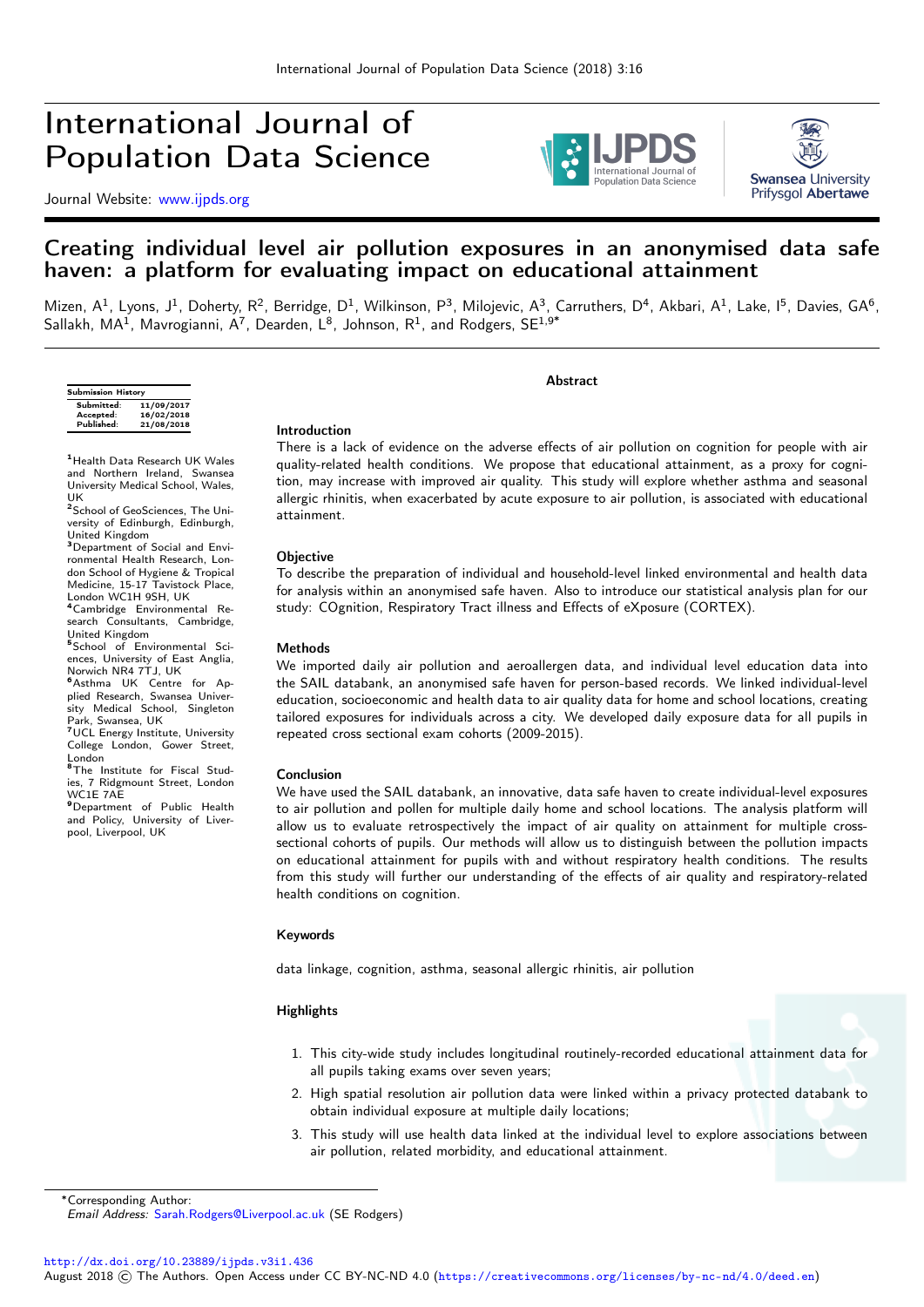# Introduction

Studies have investigated either the impact of air pollution on respiratory health, or air pollution on cognition (1–3). To our knowledge there are no existing studies investigating the combined effects of air pollution and respiratory health conditions on cognition. Health effects on cognitive behaviour can develop over a lifetime, but educational attainment is one measure of cognition that may have long-lasting effects into higher education choices and labour markets (4). More evidence is needed to quantify the impact of pollution on educational attainment for people from all backgrounds, particularly those who are sensitive to poor air quality. Only a small proportion of health is determined by genetic factors, with many health issues determined by social and environmental factors (5). It is particularly important that poor quality environments are not a burden for those who are most deprived.

Bringing together detailed data on air quality, health status and cognition for a large population is complex and to date, studies have been unable to model the complex relationship conclusively. Information governance also restricts the availability of appropriate data. This may be one reason why the causal role of education on ill-health remains underappreciated. Studies often conflate education with socioeconomic status (SES), or assume that education is only a proxy measure for SES (6). Causality between educational attainment and individual health has long been debated but there has yet to be a systematic assessment of the education effect on health across a full set of methodologically sophisticated studies, with controls for wealth and other dimensions of socioeconomic status (6). Using individual-level linked data we aim to provide insights into these explanatory link(s), enabling us to avoid overly reductionist approaches (7).

Air pollution in the UK is estimated to cost around £15 billion annually from human health effects alone (8). The main air pollutants of concern for human health are Particulate Matter (PM), Ozone  $(O_3)$  and Nitrogen dioxide (NO<sub>2</sub>) (9). Exposure to air pollution, particularly PM, is thought to have both acute and irreversible effects on childhood cognition, as well as a damaging lifetime effect. There is a long-term risk to children exposed to poor air quality  $(O_3$  and PM) during crucial periods of brain development (10). In the shorter term, cognitive ability is thought to be influenced in early childhood by exposure to air pollutants including  $O_3$ , PM, Nitrogen Oxides (11). Cognition may also be affected at older ages due to fine PM penetrating the lungs and inhibiting oxygen flow into the bloodstream and to the brain (12). Using distance from residence to road as a proxy for air pollution, increased incidence risk of dementia was found for people living less than 50 metres from a major traffic road  $HR=1.07$  (95% CI 1.06–1.08) (13). A review concluded that even short-term exposure to air pollution, namely fine particulate matter  $\leq 2.5$  $\mu$ g (PM<sub>2.5</sub>) from traffic-related air pollution, may negatively impact cognitive ability (12).

Studies evaluating the relationship between air pollution and cognitive development are generally restricted to small samples of children in tailored prospective cohorts for whom there are detailed measures of cognition, for example the Mc-Carthy Scale of Children's Abilities, for children aged 2-8 years old (14). Detailed cognitive test results for 210 children were analysed with Nitrogen Dioxide  $(NO<sub>2</sub>)$  exposure using land use regression models (15). This study finding suggest that traffic-related air pollution  $(NO<sub>2</sub>)$ , whose levels vary greatly over short distances, may have an adverse effect on neurodevelopment (15). Recent studies conducted with participating pupils attending schools in Barcelona found that exposure to traffic-related air pollution ( $NO<sub>2</sub>$  and  $PM<sub>25</sub>$  and ultrafine particles (10-700nm)) may have potentially harmful effects on cognitive development causing inattention, forgetfulness, disorganization, and careless errors (16–18). These skills are essential for learning and exam performance. Studies in Israel using educational attainment to measure cognitive development found high levels of fine particulate matter pollution were negatively associated with exam results (19,20).

Existing literature on air quality-related diseases and educational attainment identifies associations between asthma or asthma symptoms and lower educational attainment (20,21), though the strongest association was with parental education (21). Another study showed there was no significant effect of asthma on educational attainment (22). However, these studies did not use air quality when examining the cause of asthma exacerbations. The role of environmental triggers for asthma has not yet been adequately explored in terms of potential impact on educational attainment. There are numerous complex interactions between outdoor pollutants, pollen aeroallergens and genetic susceptibility to asthma. There is increasing evidence of an interaction between air pollution and pollen. In particular,  $O_3$  may enhance the allergenicity of pollen and impact cognitive development (23,24). Both air pollutants and pollen can cause exacerbations in asthma and there is growing evidence to show that air pollutants may increase the acute effects of allergens on health outcomes, as well as on cognition  $(25-27)$ .

The rationale for our present study was to address the evidence gap on the environmental drivers in relation to cognition by combining datasets on air pollution, pollen, asthma, seasonal allergic rhinitis (SAR), and educational attainment. The small sample sizes in previous studies prompted us to design a city-wide study to include a larger number of children. Our study: COgnition, Respiratory Tract illness and Effects of eXposure (CORTEX) aims to explore the impact of air quality on educational attainment, while considering air quality related morbidity. This paper reports our data preparation methods according to the RECORD statement (28). It also describes our statistical analysis plan to evaluate the impact of air quality on educational attainment data for pupils aged 15-16 years old.

# Methods

We designed a study with a large number of children with a wide variety of pollution exposures by using routinely collected educational attainment data as a proxy for cognition. We modelled pollution estimates for each home and school and obtained individual-level education data. Here we describe briefly our data linkage process, each source dataset, and the preparation of the dataset for analysis.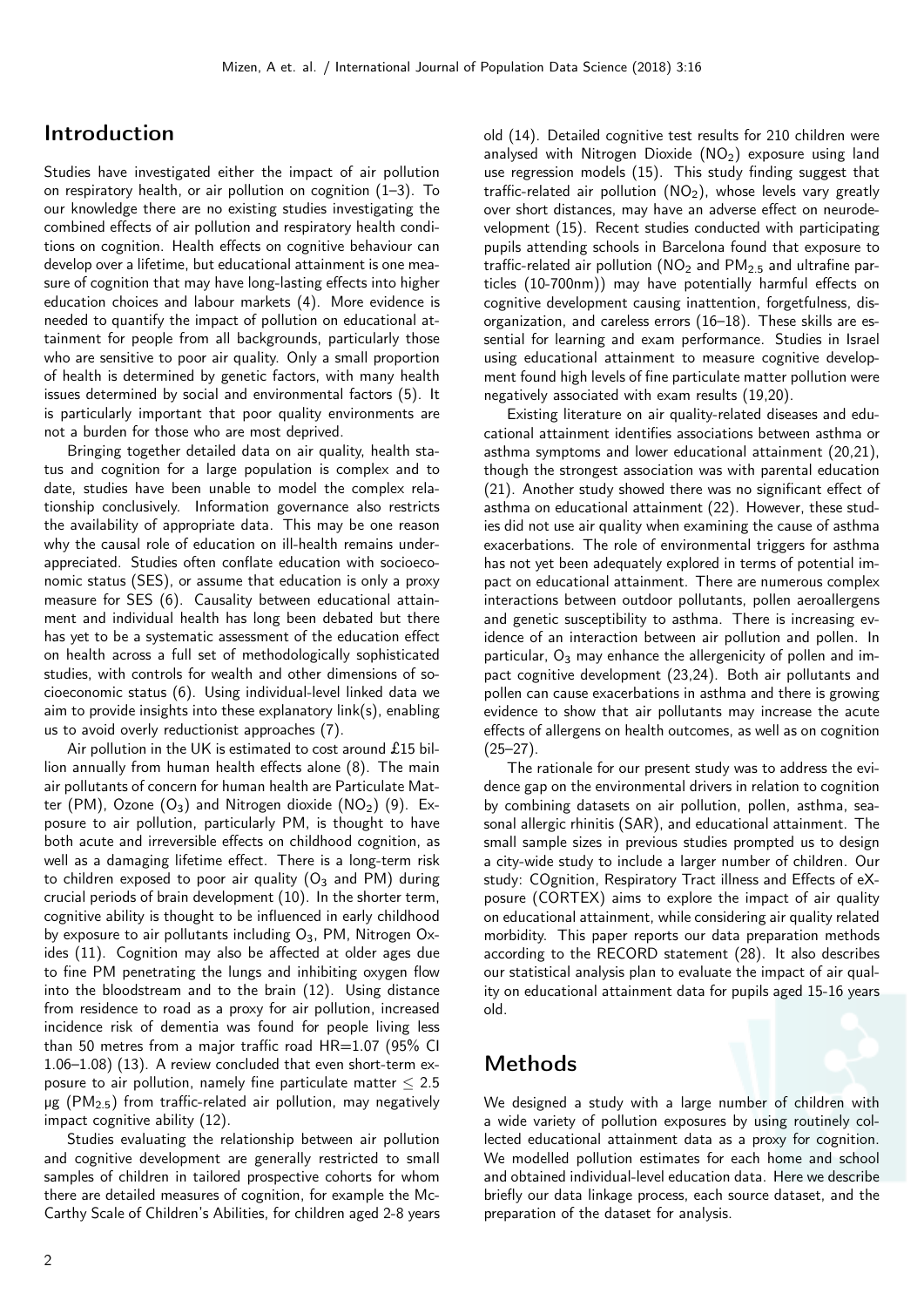CORTEX is a repeated cross-sectional retrospective data linkage study with three principal research questions:

- 1. Is exam performance, negatively associated with asthma or SAR status?;
- 2. Is exam performance, negatively associated with pollution levels averaged at the school and home location over the term prior to the examination? And, if so;
- 3. Is the association explained by markers of respiratory health, including doctor-diagnosed respiratory illness (asthma)?;

### Setting

Cardiff is the largest city in Wales, United Kingdom, with a population of more than 346,000 people (29). Within the city, air pollution levels and ill health vary spatially and temporally. Area-based health inequalities for Cardiff are growing, with life expectancy for men in the most deprived areas estimated to be 10 years shorter than for those in the most affluent areas (30). Inequalities in environmental exposure contribute to these differences from an early age (31,32). Exposure to four pollutants will be included in the analysis and exposure to pollen will be included as a confounder. The setting of Cardiff provides a sufficiently large population to investigate the natural experiment of exposure to air pollution for sub-populations of pupils with and without asthma and SAR.

#### Data Linkage

We used the Secure Anonymised Information Linkage (SAIL) databank, an anonymised safe haven, to create consistent data linkages for an individual among their environment, health and educational outcomes (Figure 1). Individuals within the SAIL databank have previously been successfully matched to the demographic data (> 99.9%) (33,34).

The SAIL platform was designed to overcome data sharing issues and facilitate the evaluation of individual and householdlevel interventions and natural experiments to support public health decision-making (35). A globally unique anonymisation process within this database allows retrospective linkage among education, health outcomes and environmental exposures (36,37). The SAIL databank includes a number of core datasets where historical repeated measures of health and education data are routinely collected and available. The catalogue of core datasets includes: an anonymised but consistently linkable population register; mortality, inpatient, outpatient, and emergency department data across Wales; primary care data for 75% of GP practices in Wales; and educational attainment data for all schools in Wales.

Data in the SAIL databank are anonymised using a 'splitfile' process. For this project the address identifiers were separated from the air pollution modelled estimates (Figure 1). The address component was sent to our trusted third party (TTP), to be anonymised and encrypted. Our TTP assigned a Residential Anonymous Linking Field (RALF) to each point location that referred to a place of residence or school location. A similar process operates for person-level data, with our TTP assigning an Anonymous Linking Field (ALF) to each individual record in the education dataset, replacing the unique pupil

identifier with an ALF. Our detailed anonymisation methodology is reported elsewhere (38,39).

The Welsh Demographic Service dataset (WDS) contains historic addresses. We used residential and school level linkages, to take advantage of the high spatial resolution air pollution data. This meant that we were able to allocate accurate exposures to individuals. We linked daily air pollution estimates to the home address where the pupil was registered on the 1st of June in their exam year.

### Data Sources

Three data sources were already available in the SAIL databank, and two additional datasets were obtained for this study (Table 1). We discuss the data linkage results of the air quality datasets in the results section.

### General practice (WLGP)

The Welsh Longitudinal General Practice (WLGP) dataset contains individual-level health data including Read codes for all diagnoses, symptoms and treatments recorded for each person. A Read code is a coded thesaurus of clinical terms. Read codes have been used in the NHS since 1985 and provide a standardised vocabulary for clinicians to record patient results across primary and secondary care (40). Researchers extracted data to define individuals ever diagnosed with, or treated within the last year for, asthma or SAR (Appendix A). These data were available within the SAIL databank for the majority of practices in Cardiff (about 80% at the time of writing). The definition of who is considered an asthma patient varies greatly in the literature (41). These definitions are currently being refined to define patients in general practice with active asthma and SAR (42).

### Welsh Demographic Service dataset (WDS)

The WDS is a population register that includes home addresses provided by patients attending primary care, a service that is free at the point of care in the UK. This dataset also allows researchers working in the SAIL databank to distinguish when an individual moves home. This is particularly important for exposure studies.

### Education

Education data are held in the National Pupil Dataset (NPD) for Wales, which the Welsh Government provided to SAIL. This dataset contains exam scores and other education data relevant for each pupil in an anonymised format. Exam scores for the General Certificate of Secondary Education (GCSE) were used by the Welsh government to calculate a continuous measure of attainment as a proxy for cognition. Pupils are examined for their GCSE at 15 to 16 years old in their final year of mandatory schooling. Exam dates between 2009 and 2015 in the period  $8<sup>th</sup>$  May to  $29<sup>th</sup>$  June. The dataset included a number of school-level variables used to control for school characteristics.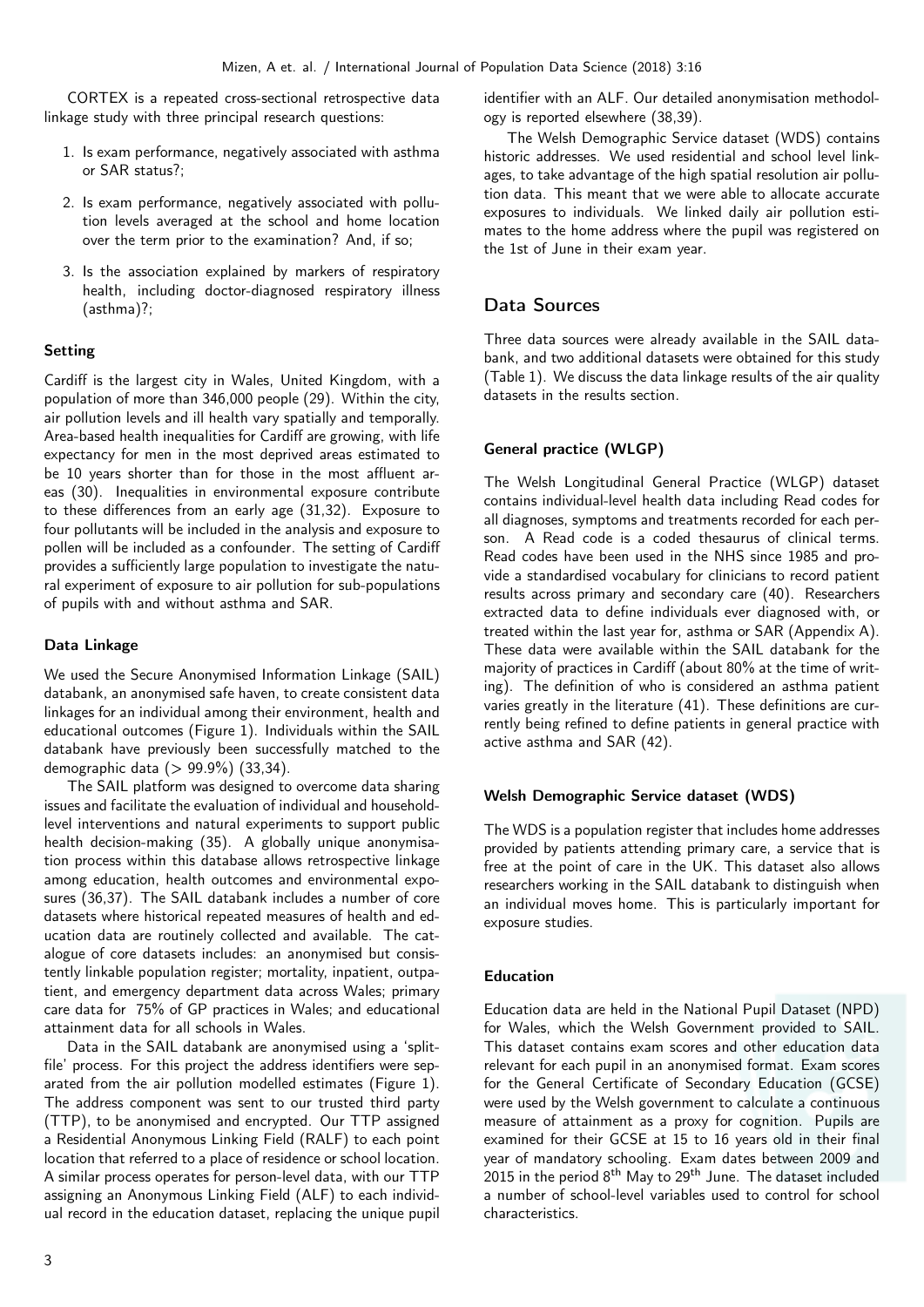



#### Air pollution

Air pollutants  $PM_{2.5}$  and  $PM_{10}$ , NO<sub>2</sub> and Ozone (O<sub>3</sub>), were estimated for all home and school locations in Cardiff from 2006 to 2015 using the high-resolution Atmospheric Dispersion Modelling System (ADMS-Urban model) (43,44).

ADMS-Urban is a Gaussian-type plume model that simulates the dispersion of emissions from an urban area for each hour of the day. The main industrial and road traffic air pollution sources are modelled explicitly. This means that they are modelled to a very high spatial resolution along the road network or at the industrial site. The dispersion of pollutants in urban areas is also accounted for. Other smaller sources, including domestic and commercial emissions, are represented on a 1km grid, whilst pollutants transported into the urban area is treated as a spatially uniform but hourly varying background trend. Where concentration gradients are lowest, the spatial resolution is a minimum of  $50 \times 50$  metres; close to main roads the resolution can be as high as a few metres.

Air pollution for all Cardiff locations were calculated. Only after the data were anonymised by our TTP and combined with the health and education data, could homes be selected for the relevant anonymised pupil cohort. Therefore, 157,361 school and home locations across Cardiff were anonymised and unique household level linkage fields were assigned to each location. Pollution estimates at the household and school locations were combined to create individual-level air pollution exposure, and subsequently joined to their health data.

Hourly air pollution data were summarised into daily time periods to enable extraction of school pollution estimates (9am - 3pm) and home pollution estimates (5pm – 9am) per pollution types  $PM_{2.5}$  and  $PM_{10}$ ,  $NO<sub>2</sub>$  and Ozone  $(O<sub>3</sub>)$  and day of year. We also included a 3-5pm period for home or school in sensitivity analyses to assess the effect of this "uncertain location" period when pupils may have been at after school clubs. These were combined into tailored pollution exposures for each pupil.

#### Pollen (aeroallergen)

Data were obtained from the European Allergy Network (2006- 2010) and from the UK Met Office (2011-2015). The decade (2006-2015) time series of daily pollen data were not spatially resolved for Cardiff; i.e. the pollen values did not vary by location. Data were summarised into annual total measures for several exam-related time periods.

The results of combining the two environmental datasets with the core SAIL datasets are discussed below.

### Data Preparation

We joined linked datasets to individual-level health data within SAIL, and operationalised variables in preparation for analysis. We removed individuals who did not live at a Cardiff address on the census date or who moved between 1<sup>st</sup> April and their last exam.

### Quantitative Variables

The educational outcome, environmental exposures and confounders are defined in Table 2. Educational attainment was assessed using the Capped Points Plus score (CPS). This is a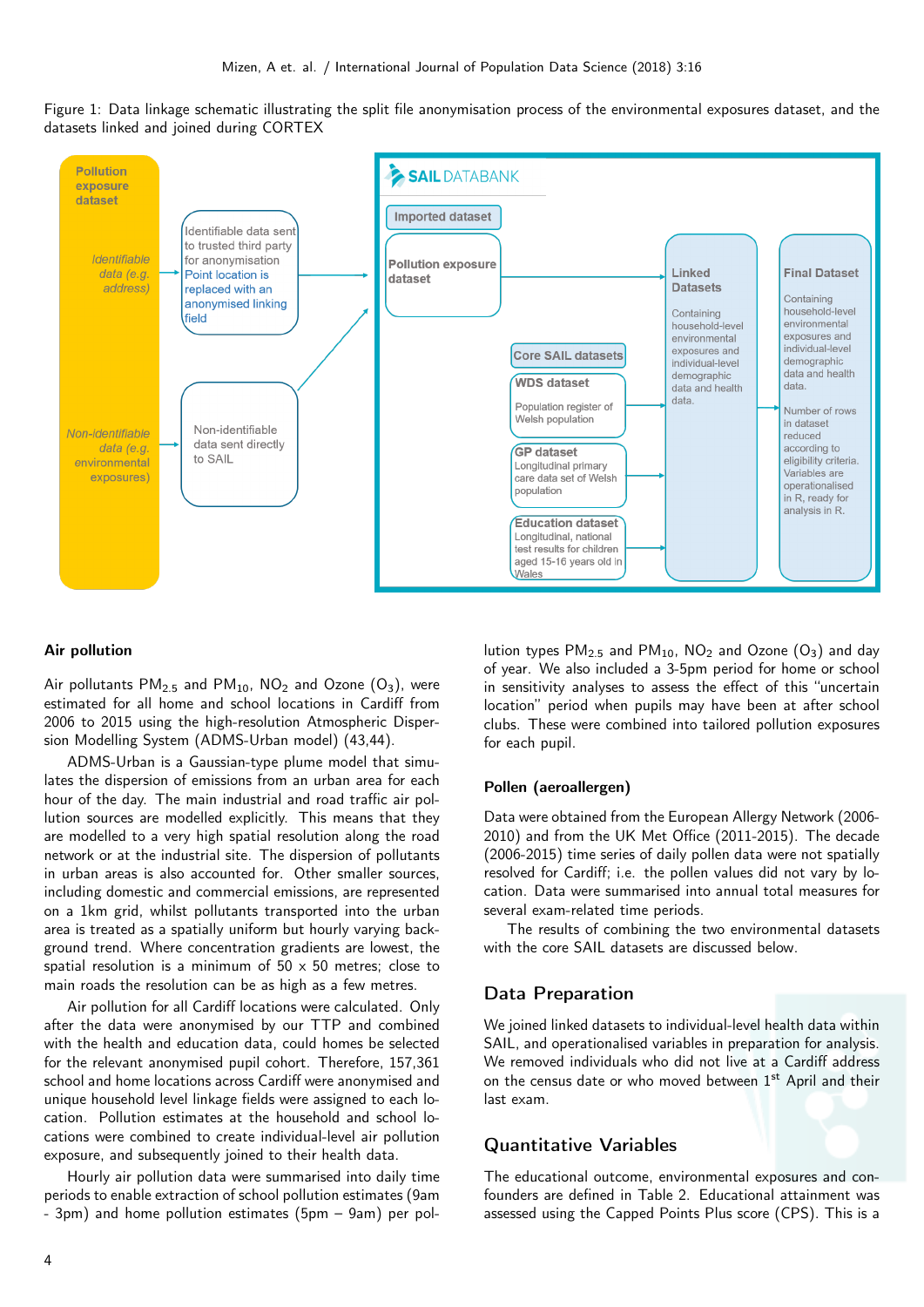| Dataset name                                           | Data Source                                                          | Derived Variables                                                                                                                                                                               | Coverage                                                                                                                                                                            |
|--------------------------------------------------------|----------------------------------------------------------------------|-------------------------------------------------------------------------------------------------------------------------------------------------------------------------------------------------|-------------------------------------------------------------------------------------------------------------------------------------------------------------------------------------|
| Welsh Longitudinal General<br>Practice (WLGP) dataset* | Primary care records recorded<br>by GP                               | Asthma and SAR treatments                                                                                                                                                                       | $\sim$ 75% of practices in Wales<br>provide data to SAIL                                                                                                                            |
| Welsh Demographic Service<br>(WDS) dataset*            | NHS Wales Informatics Ser-<br>vice                                   | Age, gender, week of birth,<br>multiple move in and out of<br>home dates                                                                                                                        | Total population of Wales<br>who are registered with a<br>General Practitioner, free at<br>the point of service in the UK.                                                          |
| National Pupil Dataset*                                | Welsh Government                                                     | Capped points plus score,<br>Gender, Free School Meal El-<br>igibility, Special Educational<br>Needs, Attendance, Percent-<br>age of Free School Meal Up-<br>take, Number of Job Vacan-<br>cies | All KS4 pupils in Wales be-<br>tween 2009-2015                                                                                                                                      |
| ADMS-Urban**                                           | Environmen-<br>Cambridge<br>Research<br>Consultants<br>tal<br>(CERC) | Nitrogen<br>Dioxide<br>$(NO2)$ ,<br>Particulate<br>$(O_3)$ ,<br>Ozone<br>$(PM_{2.5}, PM_{10})$ ,<br>Matter<br>Nitrogen Oxides $(NO_x)$                                                          | Modelled pollution measure-<br>ments for each pollutant, for<br>four time periods per day.<br>Mean, max and average val-<br>ues for 157,000 home and<br>school locations in Cardiff |
| Pollen**                                               | European Allergy<br>Network<br>$(2006 - 2010)$ /                     | Monthly total pollen count<br>for tree pollen, grass and<br>weed pollen                                                                                                                         | Daily pollen measurement for<br>Cardiff between 2006-2015                                                                                                                           |
|                                                        | Met Office (2011-2015)                                               |                                                                                                                                                                                                 |                                                                                                                                                                                     |

Table 1: Provincial data available for each indicator

\* core SAIL dataset

new dataset imported in to SAIL

continuous measure of attainment, calculated from grades for a pupil's best eight subjects which must include Mathematics and either English Language or Welsh as a first language. We standardised the CPS using z-scores.

Education is often used as a proxy for socio-economic status (SES) but education needs to be considered separately to understand its unique effects. Therefore, neighbourhood, school and household measures of SES will be included as confounders. Free School Meal Eligibility is a deprivation metric that we will use as a proxy for SES at both the household level (as a binary variable) and school level (as a percentage of students). The exposure variables were calculated as a weighted average for the pre and during exam periods.

For air pollution and pollen, we extracted total levels each year to correspond with the education data for two different time periods: i) Pre-examination period from the start of the summer teaching term (average start date 1st April) to the start of the exam period, and ii) during the exam period. It was anticipated that including the exam period would capture short-term exposure to pollen. The pre-examination period was selected so that it coincided with the start of the UK pollen season in late March. The examination period was defined using the Welsh Joint Education Committee (WJEC) examination timetable for the GCSE June series.

# 5

Results

### Data linkage

A trained researcher had full access to the air pollution, pollen, WLGP and education datasets that were anonymised and imported into SAIL. Researchers were given restricted access to the demographic data, WDS, based on project geographic and temporal criteria.

Once in the SAIL databank, outdoor air pollution estimates were extracted at both the home and school location for each pupil. The pollution dataset contained 369 columns, 472,083 rows per year with one column per location, pollutant type, pollutant measurement, daily time-period, and day of year. The dataset was transformed to create a single date column to produce a five-column, 3,446,205,900-row matrix per year dataset. Pollution exposures were calculated for the revision and examination period per pupil, adjusting for weekends, school and bank holidays. We allowed the location to vary between 3pm-5pm on school days when pupil location was uncertain such as when traveling between school and home or engaged in after school activities.

We cleaned the dataset to remove poor quality linkages between the education dataset and the WDS  $(n=23)$ . We defined poor quality matches as individuals who had fuzzy matching probability less than 0.9, or with no matching to WDS. The final study population only included pupils with high quality matches of demographic data to the WDS. We identified high quality matches as: matching surname, first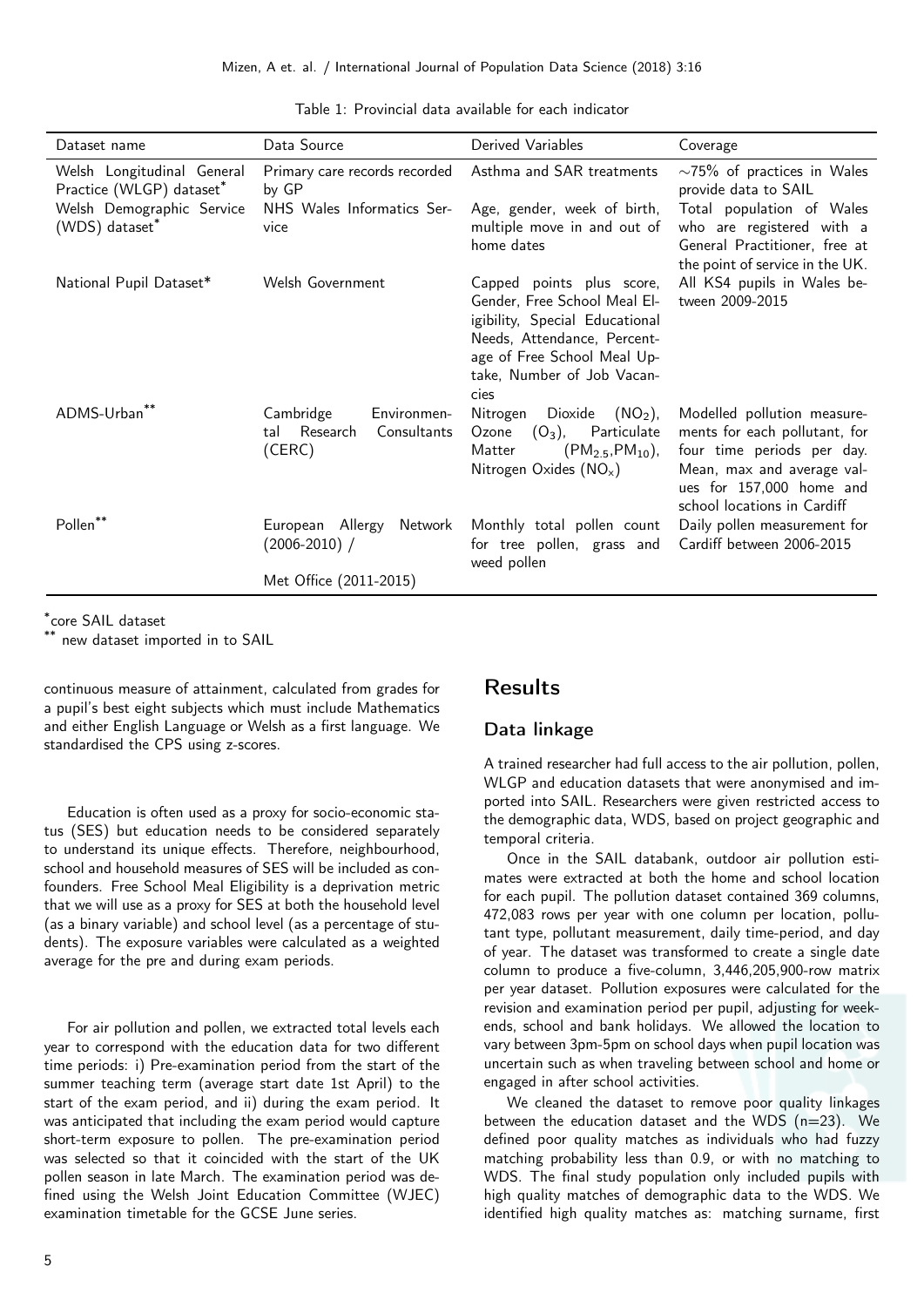### Table 2: Provincial data available for each indicator

| Variable                                                                                               | Definition                                                                                                                                                                                                                                                                                                                                                                                                    |
|--------------------------------------------------------------------------------------------------------|---------------------------------------------------------------------------------------------------------------------------------------------------------------------------------------------------------------------------------------------------------------------------------------------------------------------------------------------------------------------------------------------------------------|
| Outcome                                                                                                |                                                                                                                                                                                                                                                                                                                                                                                                               |
| Capped Point Score                                                                                     | A score calculated from the best eight GCSEs or equivalent, must include En-<br>glish or Welsh first language and Mathematics. Standardised using z-scores.                                                                                                                                                                                                                                                   |
| Exposures                                                                                              |                                                                                                                                                                                                                                                                                                                                                                                                               |
| PM <sub>2.5</sub><br>$PM_{10}$<br>Ozone $(O_3)$<br>Treated for asthma or not<br>Treated for SAR or not | Weighted average for the exposure periods (pre-exam and exam)<br>Weighted average for the exposure periods (pre-exam and exam)<br>Weighted average for the exposure periods (pre-exam and exam)<br>Children treated for asthma identified from Read codes in GP records (Supple-<br>mentary Appendix A details read codes used)<br>Children treated for SAR identified from Read codes in GP records (Supple- |
| Confounders                                                                                            | mentary Appendix A details read codes used)                                                                                                                                                                                                                                                                                                                                                                   |
|                                                                                                        |                                                                                                                                                                                                                                                                                                                                                                                                               |
| Pollen<br>Sex<br>Free School Meal Eligibility                                                          | The average pollen count for the two exposure periods (pre-exam and exam)<br>were calculated as the average maximum daily pollen value<br>Sex of pupil (Male/Female)<br>Pupil eligibility for a free school meal on the day of the Pupil Level Annual                                                                                                                                                         |
|                                                                                                        | School Census (PLASC). This is a household indicator of socio-economic sta-<br>tus                                                                                                                                                                                                                                                                                                                            |
| Special Educational Needs                                                                              | Any special educational needs of a pupil on the day of the Pupil Level Annual<br><b>School Census</b>                                                                                                                                                                                                                                                                                                         |
| Attendance                                                                                             | Number of half days that a pupil attended school for the academic year                                                                                                                                                                                                                                                                                                                                        |
| Percentage of Free School Meal Uptake                                                                  | The number of pupils taking a free school meal on the day of PLASC. This is<br>a school level indicator of socio-economic status.                                                                                                                                                                                                                                                                             |
| Number of Job Vacancies<br>Welsh Index of Multiple Deprivation (WIMD)                                  | Number of teaching vacancies in the school during the academic year<br>Official measure of relative deprivation for small areas in Wales. This is a<br>neighbourhood indicator of deprivation that is included in the WDS.                                                                                                                                                                                    |

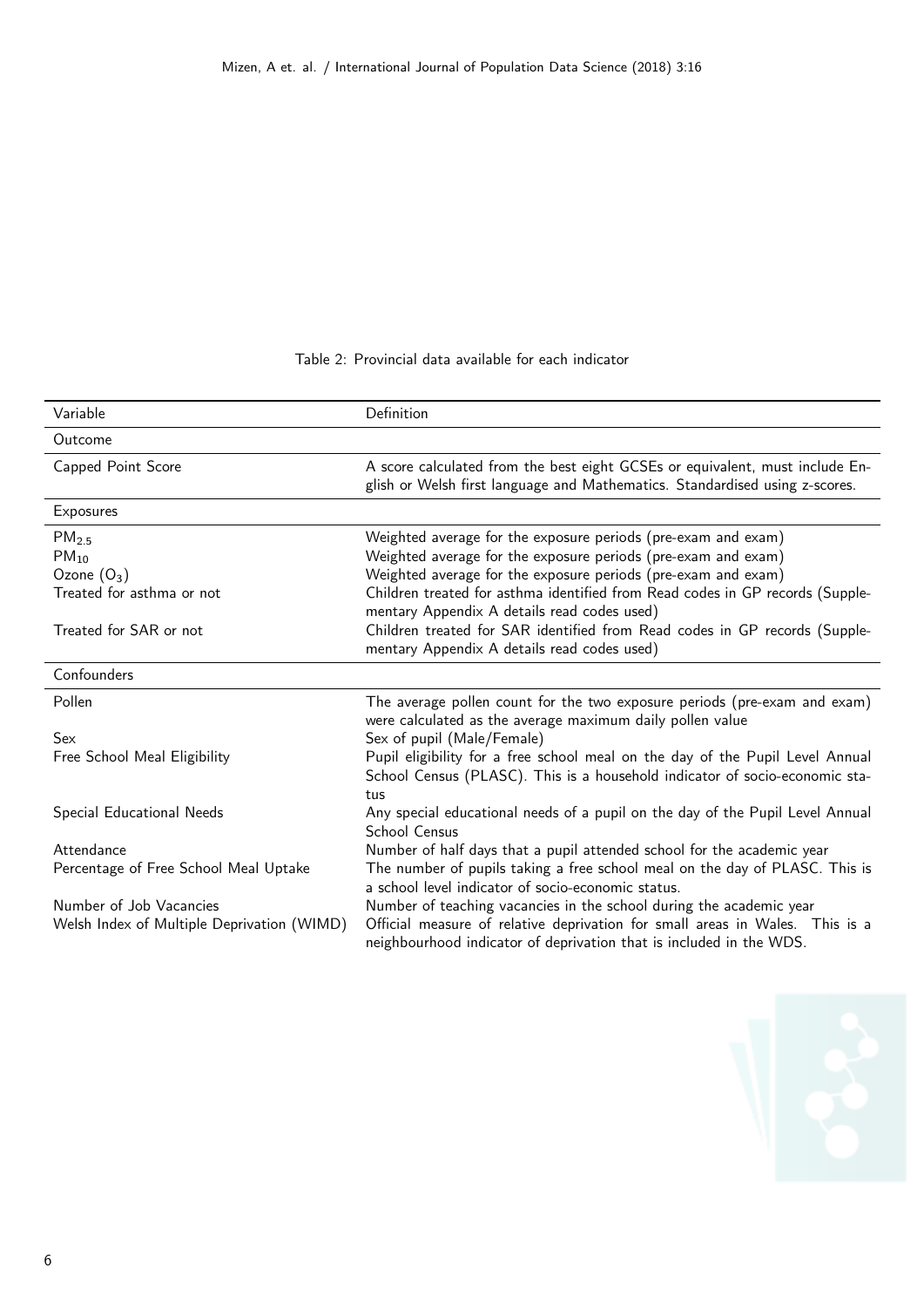name, postcode, date of birth and gender; or fuzzy matching probability greater than or equal to 0.9. The matching process is documented in detail elsewhere (34).

Educational and health outcomes in the final cohort were representative of the target population (GCSE pupils in Cardiff). The cohort with air pollution exposures were successfully linked to their corresponding health and education data for 95% of pupils.

### **Participants**

Eligible participants sat their GCSE Maths and English examinations between 2009 and 2015 in Cardiff. We created the study population based on agreed eligibility criteria (Figure 2).

### Statistical Analysis Plan

Multilevel linear regression will be used to account for individuals who are nested within an exam year group, nested within schools. This will cluster pupils within a yearly cohort, from 2009-2015. Cohort and individual-level confounders will be controlled for. The model will therefore take into account differences between exam standards year-to-year for pupils in different exam cohorts. We will also complete an additional sensitivity analysis of the models by changing the after school hours "uncertain location" pollutants from school to home exposure locations.

Using the spatially resolved air pollution data, we will investigate whether different levels of outdoor air pollution are associated with differences in CPS. We will also explore whether levels of outdoor air pollution at school explain the variation in mean CPS between schools. Using the time series of spatially unresolved pollen data we will investigate whether different levels of pollen between cohorts explain the variation in mean CPS between cohorts taking exams in different years.

Clustering within household will be taken into account at the cohort level because siblings will appear in different cohorts. Twins will cluster within a household, however the number of twins within each cohort was so small that we decided that it was not necessary to account for clustering within households.

It is possible that taking over-the-counter antihistamines could influence examination outcomes, however it is not possible to account for in the study. Furthermore, dust mites are a common trigger of year-round allergies and asthma. However, data were not available to include this as a confounder.

# **Discussion**

This paper has demonstrated that it is possible to link high spatial resolution data for individuals to fill the important evidence gap. Analysis of this linked dataset will allow researchers to explore the role of environmental triggers for pupils with and without asthma in terms of potential impact on educational attainment as a proxy for cognition. The SAIL databank was an appropriate secure data linkage platform for both health and non-health datasets and is world leading in its capabilities for household level data linkage (33). Multiple yearly cohorts for the pupil population of a city with health and education data were linked to high spatial and temporal resolution air

pollution data allowing novel dual home and school exposures to be allocated retrospectively.

We have created multiple cross sectional cohorts in this initial study; requiring the availability of educational qualifications in previous years to create a longitudinal dataset would have reduced the number of pupils in each exam cohort resulting in underpowered analyses. Modelled pollution data are not available routinely for all urban areas, however, we anticipate that future CORTEX study results will prove these to be valuable, encouraging additional urban area modelling and increasing the initial sample size to make a viable longitudinal study. This expansion may also allow us to include data on emergency hospital admissions for respiratory conditions, which occur too infrequently in the current single city study sample.

Exploring the interaction of air pollution with pollen is novel and we anticipate the investigation of interactions between these different aspects of air quality with attainment for pupils with and without GP diagnosed asthma and/or SAR will be particularly informative. The results generated by CORTEX will demonstrate the feasibility and need to model air pollution at a high spatial resolution on a national scale.

A limitation of the routinely collected clinical data is that only those with a GP diagnosis or prescription will be captured. Allergic rhinitis may be self-diagnosed in up to 50% of the population, and over-the-counter medications are commonly used, although this is mitigated by the availability of free prescriptions in Wales since the 1st April 2007. However, those with more severe disease, and higher susceptibility to pollen and pollution, are more likely to be identified. Additionally, potentially confounding factors such as parental education may not be available routinely.

We have not thoroughly investigated the matching quality of our linkage method, like Harron and colleagues have (45), as this validation work is still to be undertaken. However, work undertaken by the Office for National Statistics (ONS) suggests that a large proportion of the population are likely to be correctly matched (46). Furthermore, children are likely to be registered to the correct GP as they have to have vaccinations, health checks and are usually taken to seek medical help when they are ill.

This study design shares some similarities to a recent Norwegian study that used routine education data linked to environmental data, however, they used pollen only (4). Our study has several new advances: we included health data to explore the direct and indirect effects of air quality related morbidity on attainment; we have used high spatial resolution data to enable us to separate the effects of home and school air pollution. In addition, our use of routine educational data means that it will not be necessary to ask pupils to complete tests, thus, our study is not limited to an actively participating small sample. We have used assessments of educational attainment retrospectively and on a city-wide scale, allocating daily exposures combined from both home and school locations.

# Conclusion

We know little about the large-scale impact of air quality on cognition, particularly the interactive effects of air pollution and pollen, because studies have generally used small samples.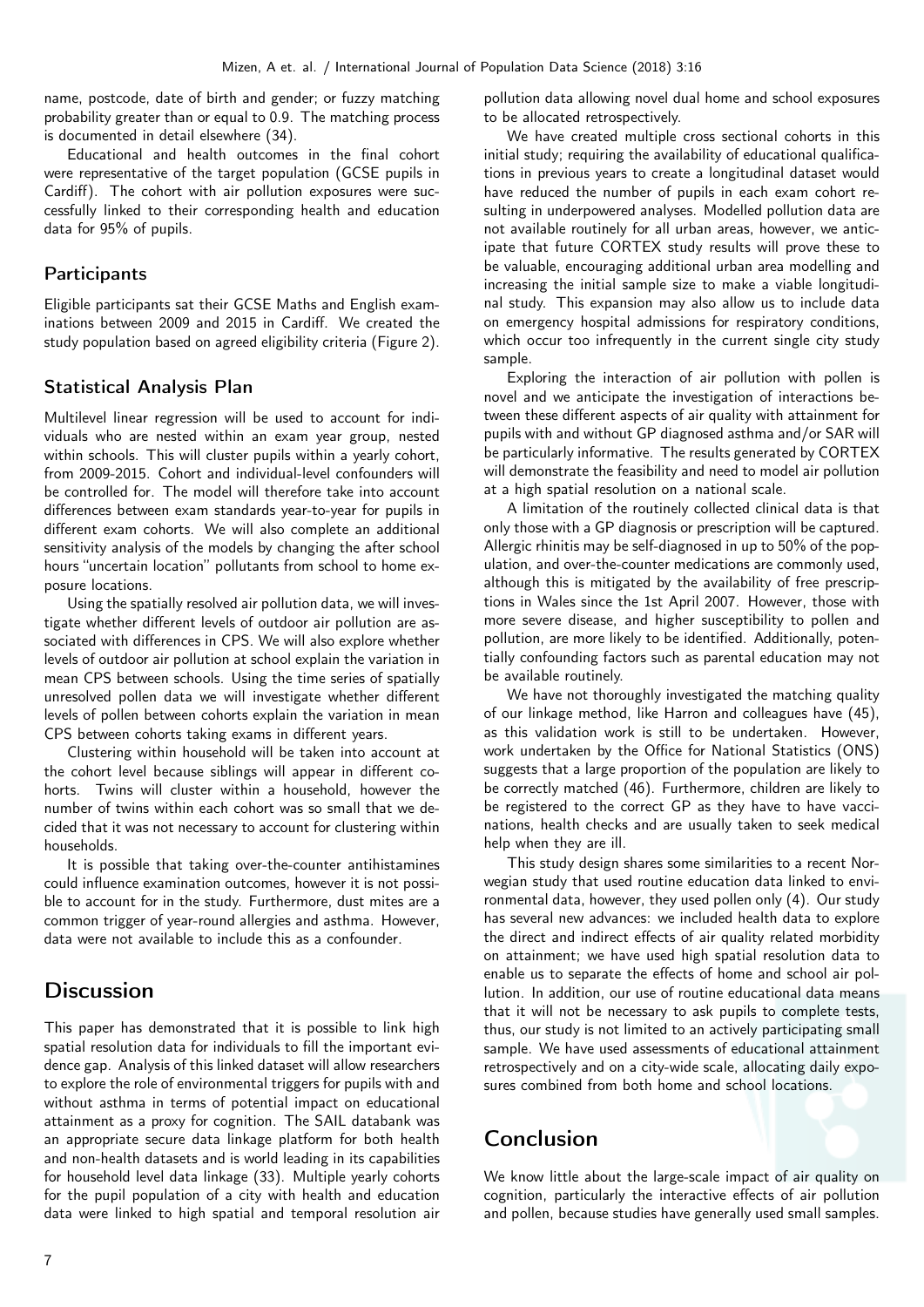

Figure 2: Eligibility criteria used to extract study population from raw linked dataset

8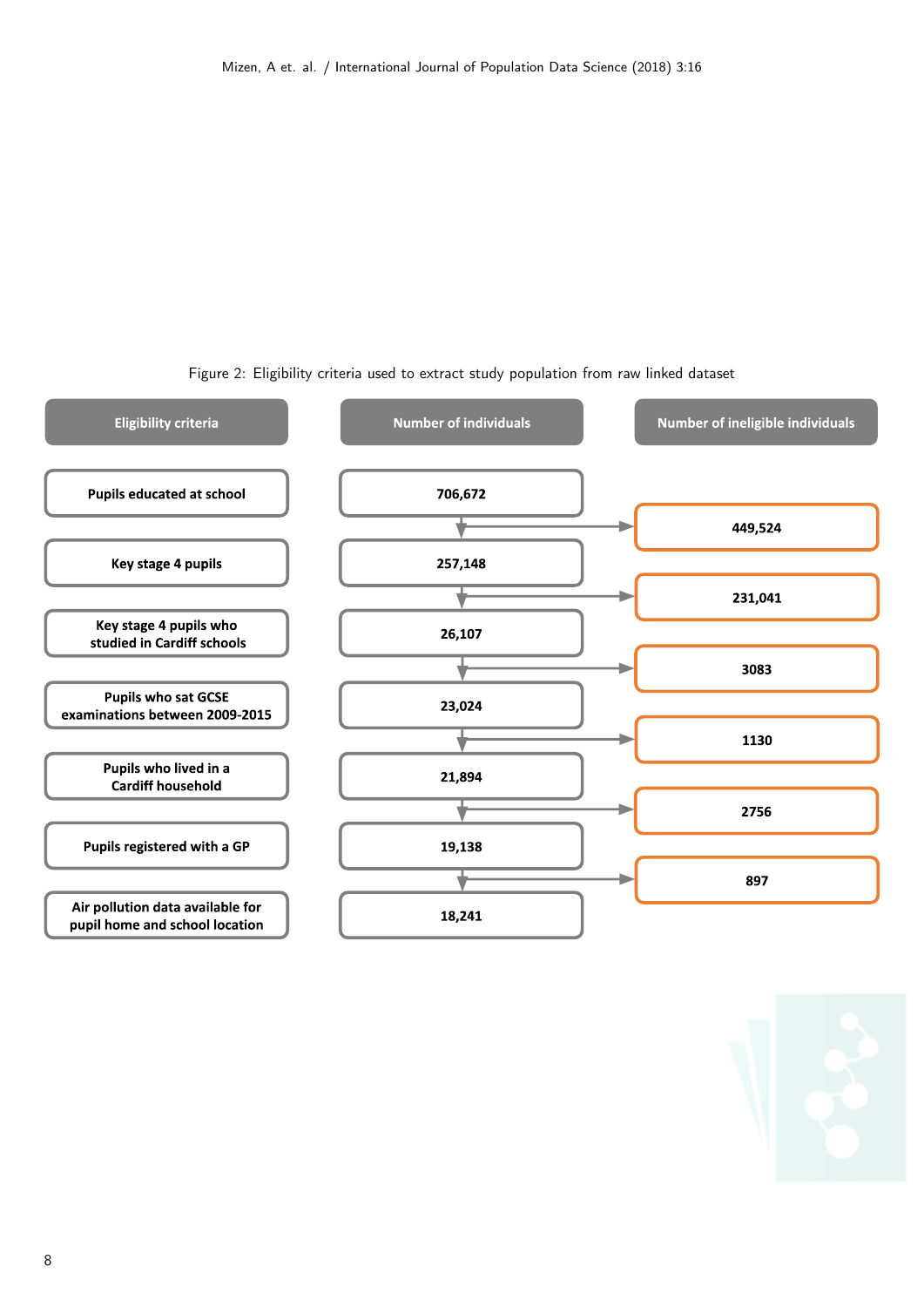Furthermore, the short-term effects of pollution on cognition are not well documented. Data linkage systems using routinely collected administrative data have opened up novel opportunities to analyse all pupils sitting exams in multiple years across an entire city. We hope that using individual-level multilocation daily exposure assessment will help to clarify the role of traffic and prevent potential community-level confounding (12).

Knowledge of associations between air pollution and aeroallergens on cognition could contribute to evidence-based policy-making. This feasibility study will demonstrate whether larger scale studies are possible, the results of which could have far-reaching policy implications. This may include raising awareness of the impact of pollution on cognition to a sufficient level to provide the impetus needed for government to further regulate air quality to benefit the UK population. We anticipate that this feasibility study will contribute to the evidence base which can inform policies that encourage stricter regulation on traffic flow near schools and locating new school sites in areas of less congestion and a better air quality could be considered. It is important to consider that lower educational attainment may lead to lower health literacy, which is associated with poorer adherence with asthma medication and thus poorer outcomes (18). The greatest benefit is likely for those vulnerable to air pollution and aeroallergens, including school children sitting their final examinations.

# **Declarations**

### Ethics approval and consent to participate

CORTEX uses anonymised, individual-level data held within the privacy-protected SAIL databank. CORTEX was approved by an independent Information Governance Review Panel (IGRP), which reviews all project proposals intending to use the SAIL databank. Due to the use of anonymised data, SAIL databank projects are exempt from undergoing a full ethics review.

## Consent for publication

Not applicable.

# Availability of data and material

The datasets generated and/or analysed during the current study are held in the SAIL databank repository, [www.](www.saildatabank.com) [saildatabank.com](www.saildatabank.com), and may be available following project review by an independent Information Governance Review Panel.

# Competing interests

The authors declare that they have no competing interests.

# Funding

This study was funded by Chief Scientist Office of Scotland, the Medical Research Council and the Natural Environment Research Council (R8/H12/83/NE/P010660/1).

We acknowledge the support from The Farr Institute @ CIPHER : MR/K006525/1, which is supported by a 10-funder consortium: Arthritis Research UK, the British Heart Foundation, Cancer Research UK, the Economic and Social Research Council, the Engineering and Physical Sciences Research Council, the Medical Research Council, the National Institute of Health Research, the National Institute for Social Care and Health Research (Welsh Assembly Government), the Chief Scientist Office (Scottish Government Health Directorates), the Wellcome Trust, (MRC Grant No: MR/K006525/1)

# Authors' contributions

All the authors have contributed to the CORTEX study design and methods. Amy Mizen led the writing of this manuscript. All other authors have been involved in revising it critically for important intellectual content and have approved the final version.

# References

- 1. Guxens M, Sunyer J. A review of epidemiological studies on neuropsychological effects of air pollution. Swiss Med Wkly. 2012 Jan;141:w13322.
- 2. Clifford A, Lang L, Chen R, Anstey KJ, Seaton A. Exposure to air pollution and cognitive functioning across the life course - A systematic literature review. Environ Res [Internet]. 2016;147:383–98. Available from: <https://doi.org/10.1016/j.envres.2016.01.018>
- 3. Xu X, Ha SU, Basnet R. A Review of Epidemiological Research on Adverse Neurological Effects of Exposure to Ambient Air Pollution. Front Public Heal [Internet]. 2016;4(August). Available from: [https:](https://doi.org/10.3389/fpubh.2016.00157) [//doi.org/10.3389/fpubh.2016.00157](https://doi.org/10.3389/fpubh.2016.00157)
- 4. Bensnes SS. You sneeze, you lose The impact of pollen exposure on cognitive performance during highstakes high school exams. J Health Econ [Internet]. 2016;49:1–13. Available from: [https://doi.org/10.](https://doi.org/10.1016/j.jhealeco.2016.05.005) [1016/j.jhealeco.2016.05.005](https://doi.org/10.1016/j.jhealeco.2016.05.005)
- 5. Okbay A, Beauchamp JP, Fontana MA, Lee JJ, Pers TH, Rietveld CA, et al. Genome-wide association study identifies 74 loci associated with educational attainment. Nature. 2016;533(7604):539–42.
- 6. Baker DP, Leon J, Smith Greenaway EG, Collins J, Movit M. The Education Effect on Population Health: A Reassessment. Popul Dev Rev. 2011 Jun;37(2):307–32. [https://doi.org/10.1111/j.](https://doi.org/10.1111/j.1728-4457.2011.00412.x) [1728-4457.2011.00412.x](https://doi.org/10.1111/j.1728-4457.2011.00412.x)
- 7. Gatrell AC. Complexity theory and geographies of health: A critical assessment. Soc Sci Med. 2005;60(12):2661–71. [https://doi.org/10.1016/](https://doi.org/10.1016/j.socscimed.2004.11.002) [j.socscimed.2004.11.002](https://doi.org/10.1016/j.socscimed.2004.11.002)
- 8. Department for Environment Food and Rural Affairs (DEFRA). Air Pollution: Action in a Changing Climate. Environment [Internet]. 2010;(March):24. Available from: [http://www.defra.gov.uk/publications/](http://www.defra.gov.uk/publications/files/pb13378-air-pollution.pdf) [files/pb13378-air-pollution.pdf](http://www.defra.gov.uk/publications/files/pb13378-air-pollution.pdf)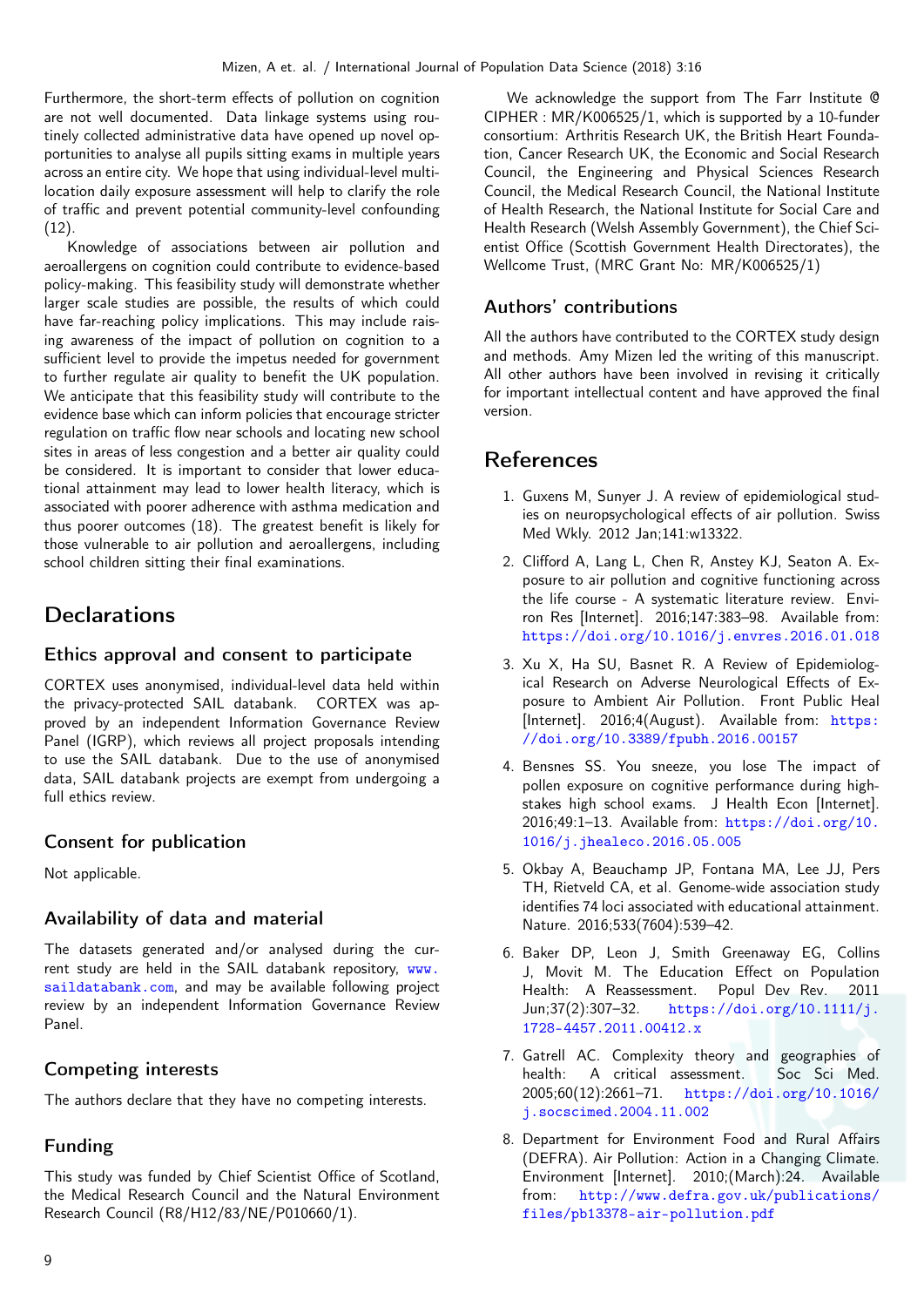- 9. Guerreiro C, Gonzalez Ortiz A, de Leeuw F, Viana M, Horalek J. Air quality in Europe — 2016 report [Internet]. 2016. Available from: [https://www.eea.europa.eu/publications/](https://www.eea.europa.eu/publications/air-quality-in-europe-2016) [air-quality-in-europe-2016](https://www.eea.europa.eu/publications/air-quality-in-europe-2016)
- 10. Calderón-Garcidueñas L, Reed W, Maronpot RR, Henríquez-Roldán C, Delgado-Chavez R, Calderón-Garcidueñas A, et al. Brain inflammation and Alzheimer's-like pathology in individuals exposed<br>to severe air pollution. Toxicol Pathol. 2004 to severe air pollution. Toxicol Pathol. 2004 Dec;32(6):650–8. [https://doi.org/10.1080/](https://doi.org/10.1080/01926230490520232) [01926230490520232](https://doi.org/10.1080/01926230490520232)
- 11. Currie J, Zivin JG, Mullins J, Neidell M. What Do We Know About Short- and Long-Term Effects of Early-Life Exposure to Pollution? Annu Rev Resour Econ. 2014;6(1):217–47.
- 12. Götschi T, Heinrich J, Sunyer J, Künzli N. Long-Term Effects of Ambient Air Pollution on Lung Function. Epidemiology [Internet]. 2008;19(5):690–701. Available from: [https://doi.org/10.1097/EDE.](https://doi.org/10.1097/EDE.0b013e318181650f) [0b013e318181650f](https://doi.org/10.1097/EDE.0b013e318181650f)
- 13. Chen H, Kwong JC, Copes R, Tu K, Villeneuve PJ, van Donkelaar A, et al. Living near major roads and the incidence of dementia, Parkinson's disease, and multiple sclerosis: a population-based cohort study. Lancet. 2017;389(10070):718–26. [https://doi.org/](https://doi.org/10.1016/S0140-6736(16)32399-6) [10.1016/S0140-6736\(16\)32399-6](https://doi.org/10.1016/S0140-6736(16)32399-6)
- 14. Goldman J, Stein CL, Guerry S. Psychological Methods of Child Assessment. Psychology Press; 1983. 416 p.
- 15. Freire C, Ramos R, Puertas R, Lopez-Espinosa M-J, Julvez J, Aguilera I, et al. Association of traffic-related air pollution with cognitive development in children. J Epidemiol Community Health. 2010 Mar;64(3):223–8. <https://doi.org/10.1136/jech.2008.084574>
- 16. Sunyer J, Suades-González E, García-Esteban R, Rivas I, Pujol J, Alvarez-Pedrerol M, et al. Trafficrelated Air Pollution and Attention in Primary School Children. Epidemiology [Internet]. 2017;28(2):181–9. Available from: [https://doi.org/10.1097/EDE.](https://doi.org/10.1097/EDE.0000000000000603) [0000000000000603](https://doi.org/10.1097/EDE.0000000000000603)
- 17. Sunyer J, Esnaola M, Alvarez-Pedrerol M, Forns J, Rivas I, López-Vicente M, et al. Association between Traffic-Related Air Pollution in Schools and Cognitive Development in Primary School Children: A Prospective Cohort Study. PLOS Med. 2015 Mar;12(3):e1001792. <https://doi.org/10.1371/journal.pmed.1001792>
- 18. Apter AJ, Wan F, Reisine S, Bender B, Rand C, Bogen DK, et al. The association of health literacy with adherence and outcomes in moderate-severe asthma. J Allergy Clin Immunol. 2013 Aug;132(2):321–7. [https:](https://doi.org/10.1016/j.jaci.2013.02.014) [//doi.org/10.1016/j.jaci.2013.02.014](https://doi.org/10.1016/j.jaci.2013.02.014)
- 19. Lavy V, Roth S. The Impact of Short Term Exposure to Ambient Air Pollution on Cognitive Performance and Human Capital Formation. Natl Bur Econ Res. 2014;1–40.
- 20. Champaloux SW, Young DR. Childhood Chronic Health Conditions and Educational Attainment: A Social Ecological Approach. J Adolesc Heal. 2015 Jan;56(1):98–105. [https://doi.org/10.1016/j.](https://doi.org/10.1016/j.jadohealth.2014.07.016) [jadohealth.2014.07.016](https://doi.org/10.1016/j.jadohealth.2014.07.016)
- 21. Ruijsbroek A, Wijga AH, Gehring U, Kerkhof M, Droomers M. School Performance: A Matter of Health or Socio-Economic Background? Findings from the<br>PIAMA Birth Cohort Study. PLoS One. 2015 PIAMA Birth Cohort Study. PLoS One. 2015 Aug;10(8):e0134780. [https://doi.org/10.1371/](https://doi.org/10.1371/journal.pone.0134780) [journal.pone.0134780](https://doi.org/10.1371/journal.pone.0134780)
- 22. Sturdy P, Bremner S, Harper G, Mayhew L, Eldridge S, Eversley J, et al. Impact of Asthma on Educational Attainment in a Socioeconomically Deprived Population: A Study Linking Health, Education and Social Care Datasets. PLoS One. 2012;7(11):1–8. [https:](https://doi.org/10.1371/journal.pone.0043977) [//doi.org/10.1371/journal.pone.0043977](https://doi.org/10.1371/journal.pone.0043977)
- 23. Beck I, Jochner S, Gilles S, McIntyre M, Buters JTM, Schmidt-Weber C, et al. High environmental ozone levels lead to enhanced allergenicity of birch pollen. PLoS One. 2013;8(11). [https://doi.org/10.1371/](https://doi.org/10.1371/journal.pone.0080147) [journal.pone.0080147](https://doi.org/10.1371/journal.pone.0080147)
- 24. Pasqualini S, Tedeschini E, Frenguelli G, Wopfner N, Ferreira F, D'Amato G, et al. Ozone affects pollen viability and NAD(P)H oxidase release from Ambrosia artemisiifolia pollen. Environ Pollut. 2011 Oct;159(10):2823–30. [https://doi.org/10.1016/](https://doi.org/10.1016/j.envpol.2011.05.003) [j.envpol.2011.05.003](https://doi.org/10.1016/j.envpol.2011.05.003)
- 25. Brandt EB, Biagini Myers JM, Acciani TH, Ryan PH, Sivaprasad U, Ruff B, et al. Exposure to allergen and diesel exhaust particles potentiates secondary allergen-specific memory responses, promoting asthma susceptibility. J Allergy Clin Immunol. 2015 Aug;136(2):295–303.e7. [https://doi.org/10.1016/](https://doi.org/10.1016/j.jaci.2014.11.043) [j.jaci.2014.11.043](https://doi.org/10.1016/j.jaci.2014.11.043)
- 26. Perzanowski MS, Chew GL, Divjan A, Jung KH, Ridder R, Tang D, et al. Early-life cockroach allergen and polycyclic aromatic hydrocarbon exposures predict cockroach sensitization among inner-city children. J Allergy Clin Immunol. 2013;131(3):886–93. [https:](https://doi.org/10.1016/j.jaci.2012.12.666) [//doi.org/10.1016/j.jaci.2012.12.666](https://doi.org/10.1016/j.jaci.2012.12.666)
- 27. Sedghy F, Sankian M, Moghadam M, Ghasemi Z, Mahmoudi M, Varasteh AR. Impact of traffic-related air pollution on the expression of Platanus orientalis pollen allergens. Int J Biometeorol [Internet]. 2017;61(1):1–9. Available from: [https://doi.org/](https://doi.org/10.1007/s00484-016-1186-z) [10.1007/s00484-016-1186-z](https://doi.org/10.1007/s00484-016-1186-z)
- 28. RECORD Reporting Guidelines [Internet]. [cited] 2017 Dec 19]. Available from: [http://www.](http://www.record-statement.org/) [record-statement.org/](http://www.record-statement.org/)
- 29. White E. 2011 Census Office for National Statistics [Internet]. 2012 [cited 2017 Dec 19]. Available from: [https://www.](https://www.ons.gov.uk/peoplepopulationandcommunity/populationandmigration/populationestimates/bulletins/2011censuskeystatisticsforwales/2012-12-11#tab---Proficiency-in-Welsh) [ons.gov.uk/peoplepopulationandcommunity/](https://www.ons.gov.uk/peoplepopulationandcommunity/populationandmigration/populationestimates/bulletins/2011censuskeystatisticsforwales/2012-12-11#tab---Proficiency-in-Welsh) [populationandmigration/populationestimates/](https://www.ons.gov.uk/peoplepopulationandcommunity/populationandmigration/populationestimates/bulletins/2011censuskeystatisticsforwales/2012-12-11#tab---Proficiency-in-Welsh)